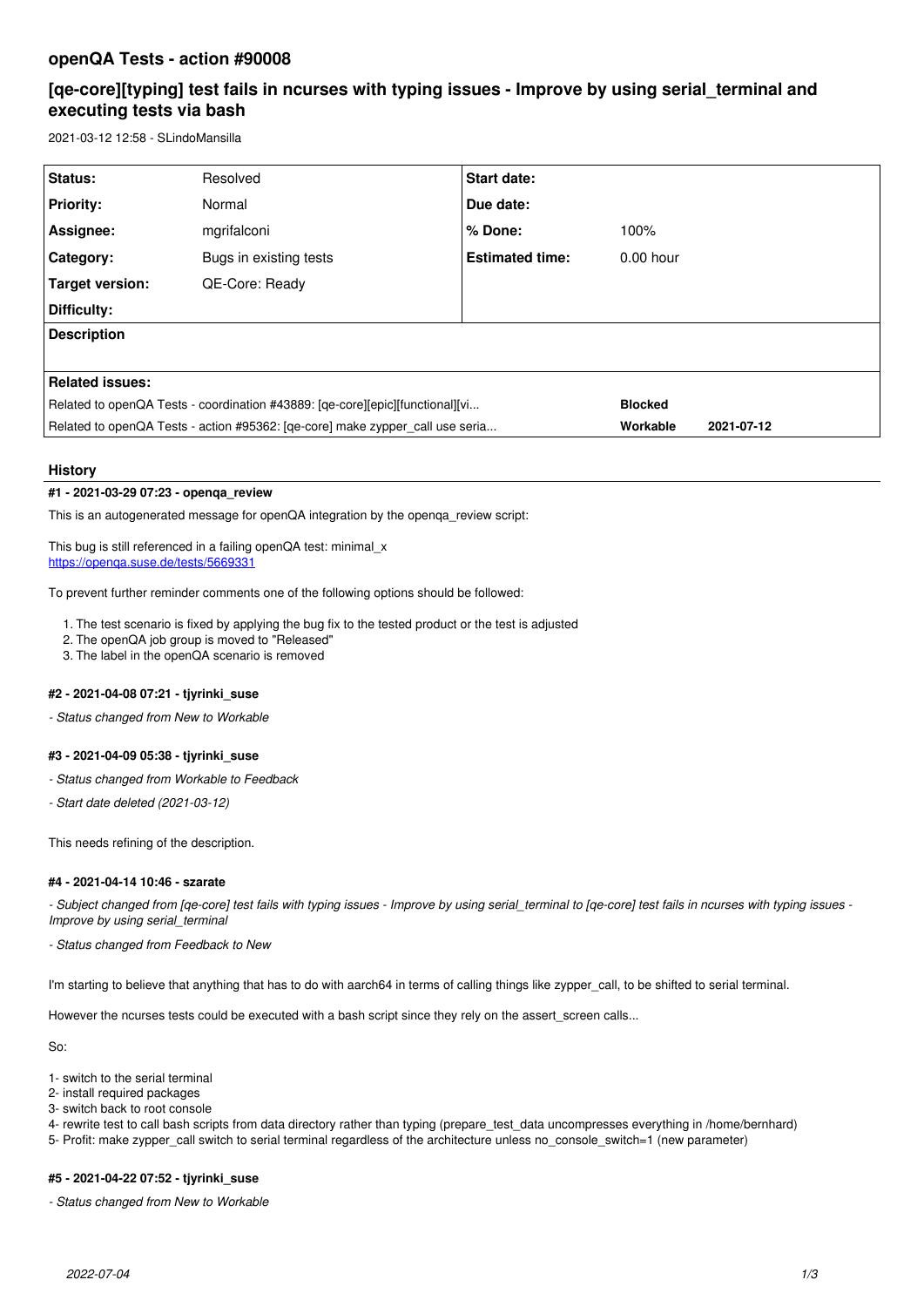#### **#6 - 2021-04-30 07:39 - tjyrinki\_suse**

- Subject changed from [qe-core] test fails in ncurses with typing issues - Improve by using serial terminal to [qe-core][typing] test fails in ncurses with *typing issues - Improve by using serial\_terminal*

### **#7 - 2021-04-30 09:31 - tjyrinki\_suse**

*- Related to coordination #43889: [qe-core][epic][functional][virtio][wayland] openQA makes spelling mistakes added*

#### **#8 - 2021-05-06 06:50 - tjyrinki\_suse**

*- Subject changed from [qe-core][typing] test fails in ncurses with typing issues - Improve by using serial\_terminal to [qe-core][typing] test fails in ncurses with typing issues - Improve by using serial\_terminal and executing tests via bash*

#### **#9 - 2021-06-29 08:18 - mgrifalconi**

*- Assignee set to mgrifalconi*

### **#10 - 2021-07-01 07:58 - mgrifalconi**

Running some statistical investigation (https://progress.opensuse.org/projects/opengatests/wiki/Wiki#Statistical-investigation) to see if some any issue can be spotted:

```
for i in {003..100} ; do \
/usr/share/openqa/script/clone_job.pl \
--from https://openqa.suse.de \
--host https://openqa.suse.de \
-v 6357721
--skip-chained-deps \
ISO=SCHEDULE=tests/boot/boot_to_desktop,tests/console/cleanup_qam_testrepos,tests/console/ncurses \
_SKIP_POST_FAIL_HOOKS=1 \
QAM_TESTREPO_FAIL=purge \
TEST=mgrifalconi-investigation-ncurses-$i \
BUILD=mgrifalconi-investigation-ncurses \
_GROUP="mgrifalconi-investigation-ncurses" \
 ; done
```
Using mau-extratest as blueprint to copy, since ncurses is currently tested only on installation test suites, and they take a lot of time.

**Observation**: Why don't we move out as much as possible tests from installation jobs, to reduce risk of breaking the job and all its dependencies? Does ncurses in particular need to be tested right after the installation? Can't be moved to mau-extratest?

**Results**: <https://openqa.suse.de/tests/overview?build=mgrifalconi-investigation-ncurses>

#### **#11 - 2021-07-01 07:58 - mgrifalconi**

*- Status changed from Workable to In Progress*

#### **#12 - 2021-07-01 12:10 - okurz**

mgrifalconi wrote:

```
Observation: Why don't we move out as much as possible tests from installation jobs, to reduce risk of breaking the job and all its
dependencies?
```
Does ncurses in particular need to be tested right after the installation? Can't be moved to mau-extratest?

I think QE-Core already has it on the backlog to move more and more tests into "extratests" which boot from existing disk images rather than doing all the tests within the same installation based scenario. However the approach of loading from images is not implemented. For these cases there can be "directly chained dependencies" to ensure that after an installation on a specific (physical) machine the installed OS is booted and subsequent tests can be executed.

#### **#13 - 2021-07-06 06:34 - mgrifalconi**

We agreed to move such test out of installation jobs to extratests or other jobs that boot from a disk, since there is no reason to run it right after installation.

It seems not possible to run the dialog command as part of a shell script, since it blocks there and the script never ends (waiting for a dialog). Considering it's only 2 commands, I propose to skip the switch to bash.

About changing the logic of zypper\_call, wouldn't make sense to have a separate progress issue and try to advertise it a bit since everyone is using such method?

#### **#14 - 2021-07-12 06:54 - mgrifalconi**